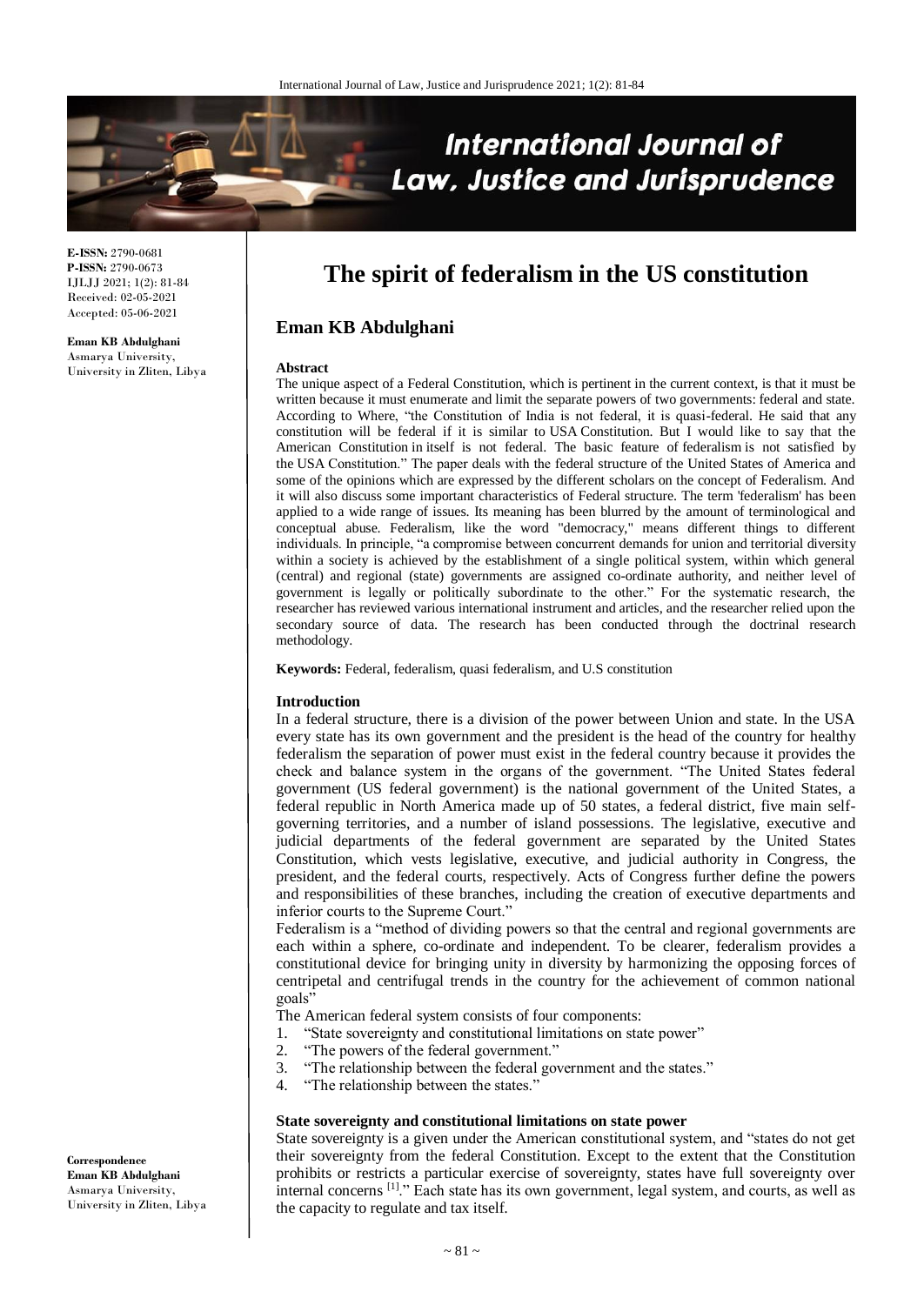The Constitution limits state sovereignty over domestic concerns in terms of power distribution. It provides that "certain powers, very few in number, are exclusively federal powers, in the sense that they cannot be exercised by the states at all, such as the power to enter into a treaty or the power to coin money" <sup>[2]</sup>, or "cannot be exercised by the states without the consent of Congress, such as the power to impose a duty of tonnage or to enter into a compact with another state or foreign government [3]."

State sovereignty is a "given" in the American constitutional system, and states have complete control over internal affairs save to the degree that the Constitution prohibits or restricts a particular use of such sovereignty. Furthermore, while "Congress has the right to preempt state laws, as we will see, both Congress and the Court have endeavored to strike a careful balance between the principles of federal supremacy and state sovereignty when enacting legislation and deciding problems of federal preemption. As a result, federal preemption has been very restricted in practice and has not significantly harmed state sovereignty or altered concurrent power as the dominant element of the American federal government."

According to the research, the Supreme Court has never explicitly said that particular power is an exclusive federal power by implication. Naturalization and immigration, as well as the right to set weights and measures standards, are two authorities that must be reserved for the federal government. The right to declare bankruptcy does not belong only to the federal government. *Sturges v. Crowinshield*, [4] . The authority over copyright is not solely vested in the federal government. power. *Goldstein v.*  California<sup>[5]</sup>.

Under the "supremacy clause  $[6]$ , there is federal supremacy in the event of a conflict between federal and state power  $[7]$ . Congress then has the power to preempt state regulation over particular issues or over particular areas of activity. Federal preemption is very important in practice, and preemption cases come before the Court with considerable frequency." In "*Minnesota v. Mille Lacs Band of Chippewa Indians* <sup>[8]</sup>," the Court held that a "treaty between an Indian tribe and the federal government providing for Indian rights to hunt, fish, and gather on state land was not incompatible with a state's sovereignty over its natural resources, and so the treaty was not invalidated upon the state's entrance to the union." The state's capacity to regulate and tax interstate and foreign commerce is the most fundamental constitutional restraint on state sovereignty in terms of federalism<sup>[9]</sup>. The Supreme Court has long held that Congress' affirmative grant of commerce power has a negative or latent consequence, limiting the states' capacity to regulate and tax interstate trade in some significant but precisely defined ways. As the Court stated in "*Southern Pacific Co. v.*  Arizona<sup>[10]</sup>,": "For a hundred years it has been accepted constitutional doctrine that the commerce clause, without the aid of Congressional legislation, thus affords some protection from state legislation inimical to the national commerce and that in such cases, where Congress has not acted, this Court, and not the state legislature, is under the commerce clause the final arbiter of the competing demands of state and national interests."

#### **The powers of the Federal government**

The Constitution grants numerous powers to Congress. Enumerated in Article I, Section 8, "these include the

powers to levy and collect taxes; to coin money and regulate its value; provide for punishment for counterfeiting; establish post offices and roads, issue patents, create federal courts inferior to the Supreme Court, combat piracies and felonies, declare war, raise and support armies, provide and maintain a navy, make rules for the regulation of land and naval forces, provide for, arm and discipline the militia, exercise exclusive legislation in the District of Columbia, and to make laws necessary to properly execute powers." Many disagreements have arisen regarding the federal government's powers in the two centuries since the United States was founded. These disagreements have frequently resulted in cases that have been decided by the United States Supreme Court.

In the classic case of *McCulloch v. Maryland* [11], that Congress can employ a mix of authorities to conduct something that isn't authorized by anyone's power under the necessary and proper clause. "Although Congress was not expressly authorized to charter a Bank of the United States by Art. I, sec. 8, the Court held that Congress had the implied power to do so by combining certain enumerated powers, such as the power to tax and spend, the power to wage war, and the power to regulate interstate and foreign commerce."

*"Panama R.R. v. Johnson* [12]*",* the Supreme Court recognized Congress' jurisdiction to pass legislation enhancing the rights of injured seafarers. Congress had the "right to create rules for admiralty and marine cases and make those rules binding on the states, based on the giving of jurisdiction to the federal courts in admiralty proceedings."

In *Gonzales v. Raich* <sup>[13]</sup>, The Supreme Court ruled in a 6:3 decision that Congress has the authority to enforce the Controlled Substances Act<sup>[14]</sup>. It would make it illegal to grow and consume marijuana for medical purposes on a municipal level, despite state law allowing it.

#### **The relationship between the federal government and the states**

The most complicated aspect of the American federal system is the interaction between the federal government and the states. This is because the federal government's relationship with the states affects both the "principle of state sovereignty and the idea of federal supremacy", as well as the principle of concurrent authority.

The Constitution limits each sovereign's capacity to interfere with the operations of the other because the federal government and the states are both sovereigns in the American constitutional system. "However, the concept of intergovernmental immunity operates in relation to the principle of federal supremacy. What this means, in the final analysis, is that the states cannot in any way interfere with the operations of the federal government, but that the federal government may, to a very considerable degree, apply its laws to the states as states." Even with federal supremacy, the federal government's capacity to apply its laws to the states is limited by the Constitution.

*McCulloch v. Maryland*<sup>[15]</sup> that the "states cannot impose a tax on any instrumentality of the federal government, such as a federally chartered bank, or otherwise directly interfere with the operations of the federal government."

*"Graves v. New York ex rel. O'Keefe* [16]*"* the "principles of federal supremacy do not preclude the states from imposing a non-discriminatory income tax on federal employees."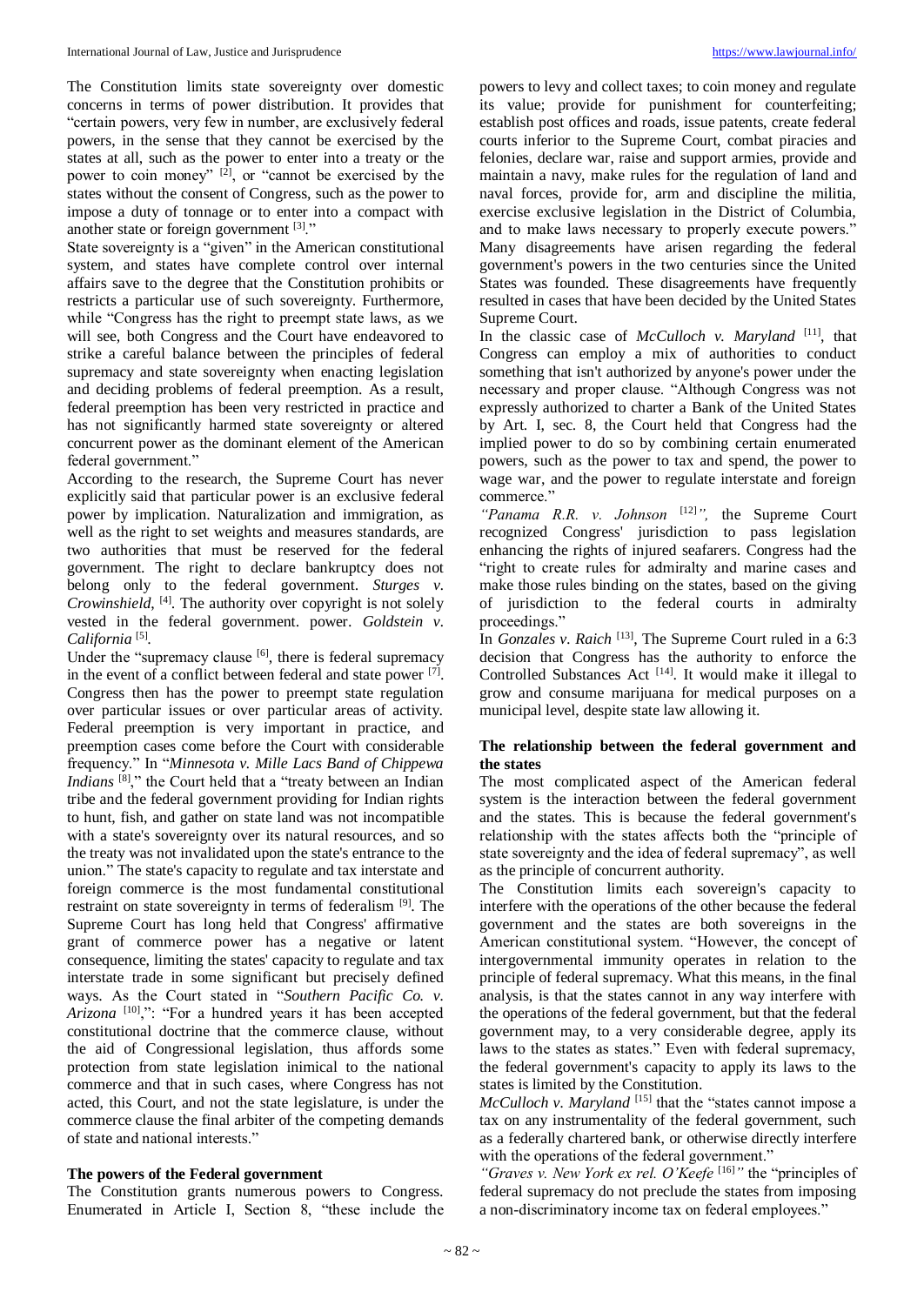Helvering v. Gerhardt<sup>[17]</sup>, in response to the "Court's decisions in this area, Congress has enacted a statute, specifically extending the federal income tax to state and local government employees and specifically authorizing the states to impose non-discriminatory taxes on federal employees. 26 U.S. C. sec.; 4 U.S.C. sec. 111". In "*Davis v. Michigan Department of Treasury* [18]<sup>"</sup> the Court held that a "Michigan taxation scheme that excluded the retirement pay of state and local governmental employees, but not federal principles, violated the constitutional principle of intergovernmental tax immunity and was not authorized by 4 U.S.C. sec. 411."

## **The relationship between the states**

The part of the Bill of Rights provides that "The powers not delegated to the United States by the Constitution, nor prohibited by it to the States, are reserved to the States respectively, or to the people. The Guarantee Clause of Article 4 of the Constitution states that the United States shall guarantee to every State in this Union a Republican Form of Government. When the United States Constitution was adopted, these two provisions show that states did not relinquish their broad authority to adopt constitutions, which are the foundational documents of state law. State constitutions typically handle a wide range of problems deemed important enough by the states to be included in the constitution rather than a statute. They usually establish a bill of rights, an executive branch led by a governor (and often one or more other officials, such as a lieutenant governor and state attorney general), a state legislature, and state courts, including a state supreme court, and are often modeled after the federal Constitution (a few states have two high courts, one for civil cases, the other for criminal cases). They also establish a broad governmental framework for what each branch is responsible for and how it should carry out its responsibilities." Many other provisions may be inserted as well. Unlike the federal constitution, many state constitutions begin with a prayer to God.

## **Essential Feature of Federal constitution**

The following are typical characteristics of a federal constitution.

- 1. Distribution of Powers**-** Power distribution is an important component of federalism. Federalism refers to the division of the state's functions among a number of co-ordinate entities, each of which has its origins in and is governed by the constitution  $[19]$ . The fundamental principle of such power allocation is that in matters of national importance, where a uniform policy is necessary for the interests of the units, authority is handed to the union, while local concerns are left to the states.
- 2. Supremacy of the constitution**-** A federal structure derives its existence from the constitution, just as a company does from the grant that establishes it. "As a result, the constitution subordinates and controls all executive, legislative, and judicial powers, whether they belong to the national government or to individual states." The constitution is the supreme law of the land in a federal state. Prof. Where says "that those two institutions – The supreme constitution and written constitution are then, essential institutions to a federal government. The supreme constitution is essential if the

government is to be federal; the written constitution is essential if federal Government is to work well [20]."

- 3. A written constitution **–** A written constitution is nearly always required for a federal constitution. Complicated contracts are the bedrock of the federal government. The supremacy of the constitution will be essentially impossible to sustain until the terms of the constitution are reduced to text. It would be impossible to avoid misunderstanding and dispute if such an arrangement was based on understanding or convention [21].
- 4. Rigidity **–** The rigidity of a written constitution is a natural corollary. The supreme law of the land, the constitution, must be rigid as well. 'The process of amending a stiff constitution is extremely complicated and difficult. This isn't to say that the constitution should remain unchangeable legally. Simply put, the ability to alter the constitution should not be reserved solely for the federal or state governments. A country's constitution is regarded as a permanent document. It is the highest and final law of the land. The constitution's supremacy can only be maintained if the mechanism of the amendment is strict  $[22]$ ."
- 5. Authority of courts**-** The legal supremacy of the constitution is required for the federal system to exist in a federal state. Under the structure of the constitution, "the federal state's very nature necessitates a split of authority between the federal and state administrations. It is consequently critical to maintaining the power balance between the two levels of government. This must be done by an independent and impartial authority separate from the customary authorities established by the constitution, such as the federal or state legislatures." In a federal polity, the judiciary has the final authority to interpret the constitution and protect the constitution's enshrined provisions [23].

## **Conclusion**

The American constitution is universally regarded as the federal constitution. In the federal constitution, there is a complete division of power between legislative, executive, and judiciary like a watertight compartment. In the American constitution, specific provisions are given and defined the spheres of legislative, executive, and judiciary Article 1, 2, and 3 respectively. Residuary power will go to the state jurisdiction. Both the federal and state governments have equal power and are independent in their respective sectors. The federal principle is based on the existence of co-ordinate authorities that are independent of one another. The most crucial aspect of the federal constitution is that it must be written. Because of the written constitution, there is less risk of the state and federal governments colliding. The constitution is rigorous in the federal system. The legislature cannot change the provisions of the constitution in a straightforward manner or according to the political desire. With the passage of time, some wants and desires should be recognized; if such needs are justified in the light of the law and must be within the framework of the constitution, some constitutional provisions may be altered. US is the glary example of rigidity only 27 amendments are made from 1787 to 2020 we can imagine how complex/ difficult procedure in the US constitution. After the passage of more than 200year only 27 amendments are adopted.

The author is of opinion that the federal structure is suitable for any democratic setup of the country because of a certain